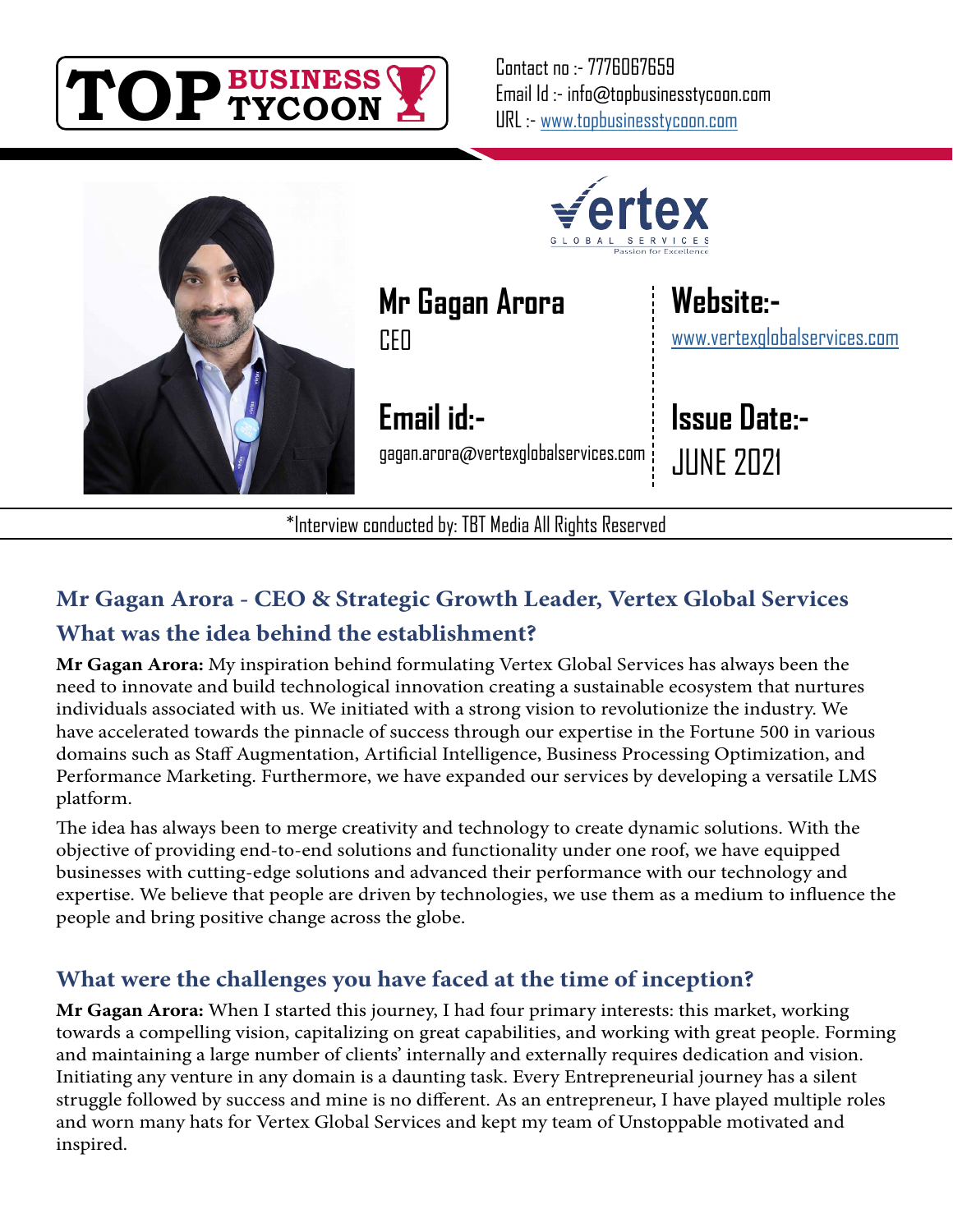# **Vertex Global Services**

Vertex Global Services was established in 2016, and it was a leap of faith. With limited resources and a firm belief in the power of technology, Vertex started from Florida.

Technology-driven enterprises then were at a nascent stage of becoming pervasive businesses. With operations in India, UK, USA, Philippines and Nepal the company skyrocketed and established a global footprint after just a few years in the market.

Today, Vertex Global Services is the 19th most innovative organization, Best Place to Work, India's Best company and NASSCOM accredited in just 4 years from its inception.

#### **What one should must aware of to get succeed today?**

**Mr Gagan Arora :** Entrepreneurship is no longer a sustained province of business veterans. When I ideated Vertex Global Services, I only had two things in hand - passion, and vision to make a difference in the industry. Also, I relied massively on the learning of people: friends, colleagues, and business experts I admired. As a leader, I have understood how crucial it is to develop and learn from personalities who have achieved their goals with hard work. And this can become our strength can lead the way to success.

Businesses run on innovation, agility and lasting bonds. You can measure the success of any venture by realizing how it has transformed the lives of those who are associated with the brand.

It is an integral part to look out for one another, be it your competitors, employees or stakeholders especially during these turbulent times. Focus on developing lasting relations with clients along with industry professionals to mark a lasting impression.

# **How do you see the future of the marketing industry in this digital era?**

**Mr Gagan Arora :** With the ongoing Pandemic, it is certain that building a brand is no longer an easy task as the attention spans are decreasing. The Digital era has transformed the way how markets interact with brands and intake information. The marketing industry has developed unique and innovative ways to grab attention through digital means.

Vertex Global Services is an organization that is committed to innovation, as we endeavour to satisfy and exceed stakeholder's expectations. With our performance marketing expertise, AI and constant enhancements in innovations, we can do more with data and facilitate digital transformation. It is an absolute philosophy of forwarding elevation to improve every aspect of the businesses. It provides a line of intelligent means for everything and everyone.

# **What qualities do you possess that, in your belief, makes you a good entrepreneur?**

**Mr Gagan Arora:** Ambition, perseverance and courage to take risks are the keys to open the doors for any successful entrepreneur. It is easy to give up when going gets tough but the most successful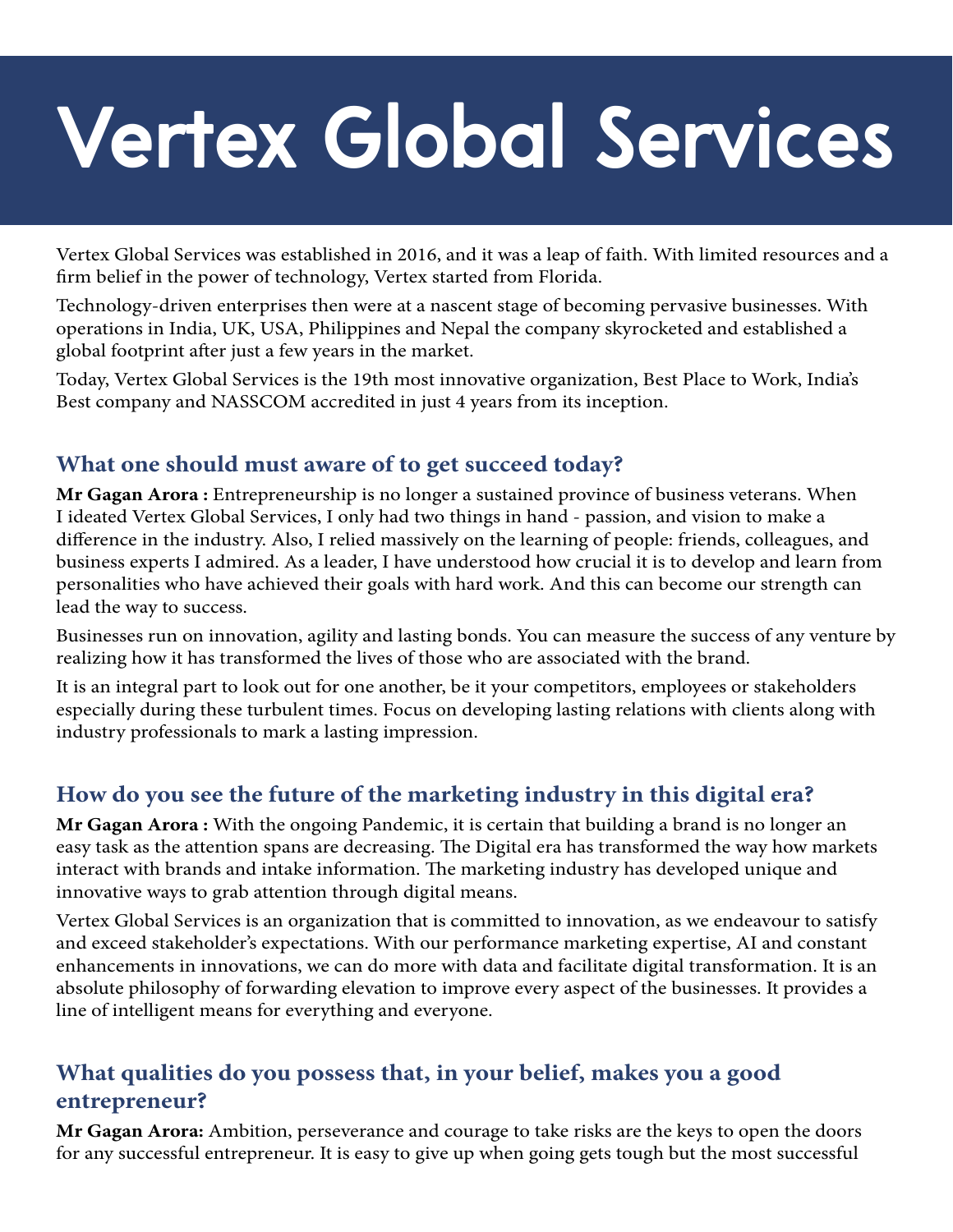entrepreneur persists because of the ambitious nature and the will to succeed. Always ready to take the risk, makes just an entrepreneur a success to reckon with.

We, at Vertex Global Services, try to keep up the positive work culture, which in return helps us in enhancing collaboration and productivity. We inculcate the desire to consistently learn and grow within every individual associated with us. As a mentor and a leader, I believe reinventing oneself is integral to make any venture successful.

#### **When is the best time to come for the solution or services that you provide?**

**Mr Gagan Arora:** I believe the best time to avail our services was yesterday, is today and will be tomorrow. The pandemic enlightened us with the challenges faced by the private economic sector of the nation. It has also driven us to design solutions in lieu of the challenging times. Digital capabilities and strengths are now the cornerstones to gain a competitive edge in the current scenario.

We framed and upgraded our products and services which facilitated growth and as a result, we were doubled over as the solution providers. Our first and only priority is to fortify our Vertex family. This is also where we witnessed the power of technology as we deployed advanced AI and analytics along with the Work from anywhere model to showcase that technology can be harnessed in times of crisis to benefit individuals globally.

### **What is the story of your journey?**

**Mr Gagan Arora :** "An entrepreneur always seeks change, responds to it and exploits it as an opportunity". While everyone visualizes the risk, I perceive the reward. In a highly precipitous corporate world, there lies a simple truth–perfection does not exist; what does exist is the workforce who has the determination to achieve excellence despite having imperfections. While I faced immense challenges and my initial ventures did not flourish, I refused to lose sight of the greater good. My motivation lies in the instinct of riding the wave of innovation, which led to the creation of the brand "Vertex Global Services". I left my job, sacrificed the comfort of a monthly salary and perks; then I invested money to achieve my dream. This became a firm belief that failures and setbacks teach us a lesson and become an important step to glory.

#### **What is the biggest obstacle you have overcome in your own life?**

**Mr Gagan Arora:** My entrepreneurial journey is an inspirational history for me that started from being a torchbearer to an entrepreneur and now to a leader. Starting as part of a team that launched global offices, with over 3000 employees only in Indore, India to spearheading various departments and several brands for 15 years, I left the corporate job and launched Vertex Global Services in 2016 with operations in the USA, later expanded to the Philippines, India, UK, and have just reached Nepal in 2021. With an instinct of being solution-oriented, thinking out of the box always focussing on hard work with an essence of smart work, I was accoladed as The CEO of the year 2020.

#### **What does success mean for you? How do you measure it?**

**Mr Gagan Arora:** I believe in the power of learning and growing. It's my sheer passion to drive business with an application-based approach. I always keep myself motivated and work with dedication in order to create a win-win situation for the entire business ecosystem that includes clients, partners and our team members.

The reason that drove me into entrepreneurship was my interest in technology and innovation. Ever